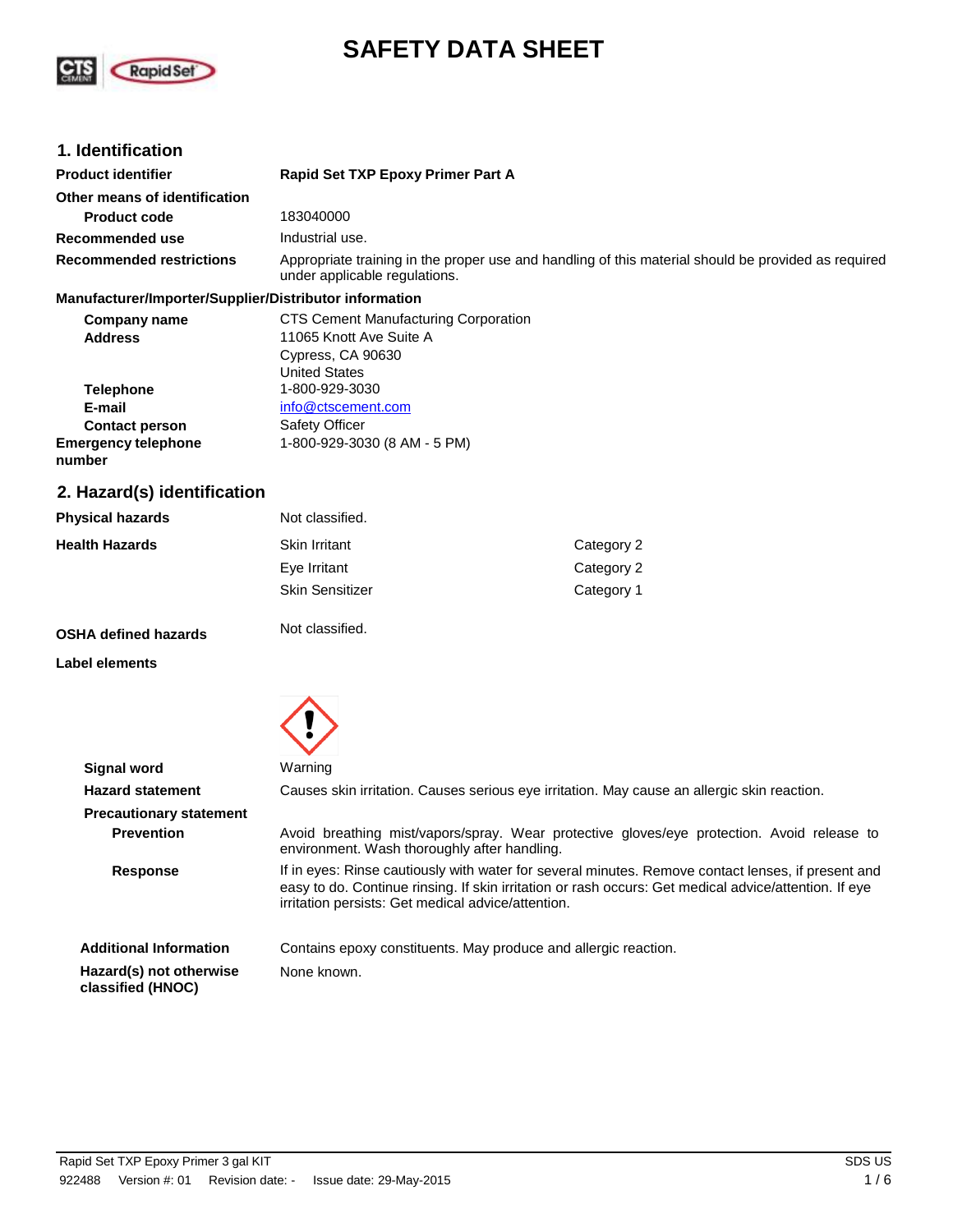# **3. Composition/information on ingredients**

#### **Mixture**

 **Description:** Mixture of substances listed below with nonhazardous additions

| Chemical name                                                                                              | <b>CAS</b> number | %         |
|------------------------------------------------------------------------------------------------------------|-------------------|-----------|
| Reaction Product: bisphenol - A - (epichlorohydrin) epoxy<br>resin (number average molecular weight ≤ 700) | 25068-38-6        | 20-30     |
| Silicon Dioxide                                                                                            | 14808-60-7        | $10 - 20$ |
| Neopentyl glycol diglycidyl ether                                                                          | 17557-23-2        | $5-10$    |
| Solvent Naphtha (Petroleum), Heavy Aromatic                                                                | 64742-94-5        | $\leq 3$  |

# **4. First-aid measures**

| <b>Inhalation</b><br><b>Skin contact</b>                                     | Remove the affected person immediately to fresh air. Call a doctor in case of complaints.<br>Immediately rinse with water. If skin irritation occurs: consult a doctor.                                                                                                                         |
|------------------------------------------------------------------------------|-------------------------------------------------------------------------------------------------------------------------------------------------------------------------------------------------------------------------------------------------------------------------------------------------|
| Eye contact                                                                  | Remove contact lenses, if present and easy to do. Rinse opened yet for several minutes under<br>running water. If symptoms persist, consult a doctor.                                                                                                                                           |
| Ingestion                                                                    | Immediately rinse mouth and drink plenty of water. Do not induce vomiting; call for medical help<br>immediately.                                                                                                                                                                                |
| <b>Most important</b><br>symptoms/effects, acute and<br>delayed              | Allergic reactions. Nausea. Coughing. Gastric or intestinal disorders. Irritant to skin and mucous<br>membranes. Irritant to eyes.                                                                                                                                                              |
| Indication of immediate<br>medical attention and special<br>treatment needed | Contains reaction product: bisphenol-A-(epichlorhydrin) epoxy resin (number average molecular<br>weight ≤ 700). May produce an allergic reaction. If necessary oxygen respiration treatment. Later<br>observation for pneumonia and pulmonary edema. Medical supervision for at least 48 hours. |
| <b>General information</b>                                                   | Immediately remove any clothing soiled by the product. Symptoms of poisoning may even occur<br>after several hours; therefore medical observation is recommended for at least 48 hours after<br>accident.                                                                                       |

# **5. Fire-fighting measures**

| Suitable extinguishing media                                                                                                                       | Water haze or fog. Foam. Dry chemical powder. Carbon dioxide $(CO2)$ .                                                                                                                                                                                                           |
|----------------------------------------------------------------------------------------------------------------------------------------------------|----------------------------------------------------------------------------------------------------------------------------------------------------------------------------------------------------------------------------------------------------------------------------------|
| Unsuitable extinguishing media                                                                                                                     | Do not use water with full jet or water spray.                                                                                                                                                                                                                                   |
| Specific hazards arising<br>from the chemical<br>Special protective equipment<br>and precautions for firefighters<br><b>Additional Information</b> | Formation of toxic gases is possible during heating or in case of fire.<br>Self-contained breathing apparatus and full protective clothing must be worn in case of fire.<br>Cool endangered receptacles with water fog or haze. Eliminate all ignition sources if safe to do so. |
|                                                                                                                                                    |                                                                                                                                                                                                                                                                                  |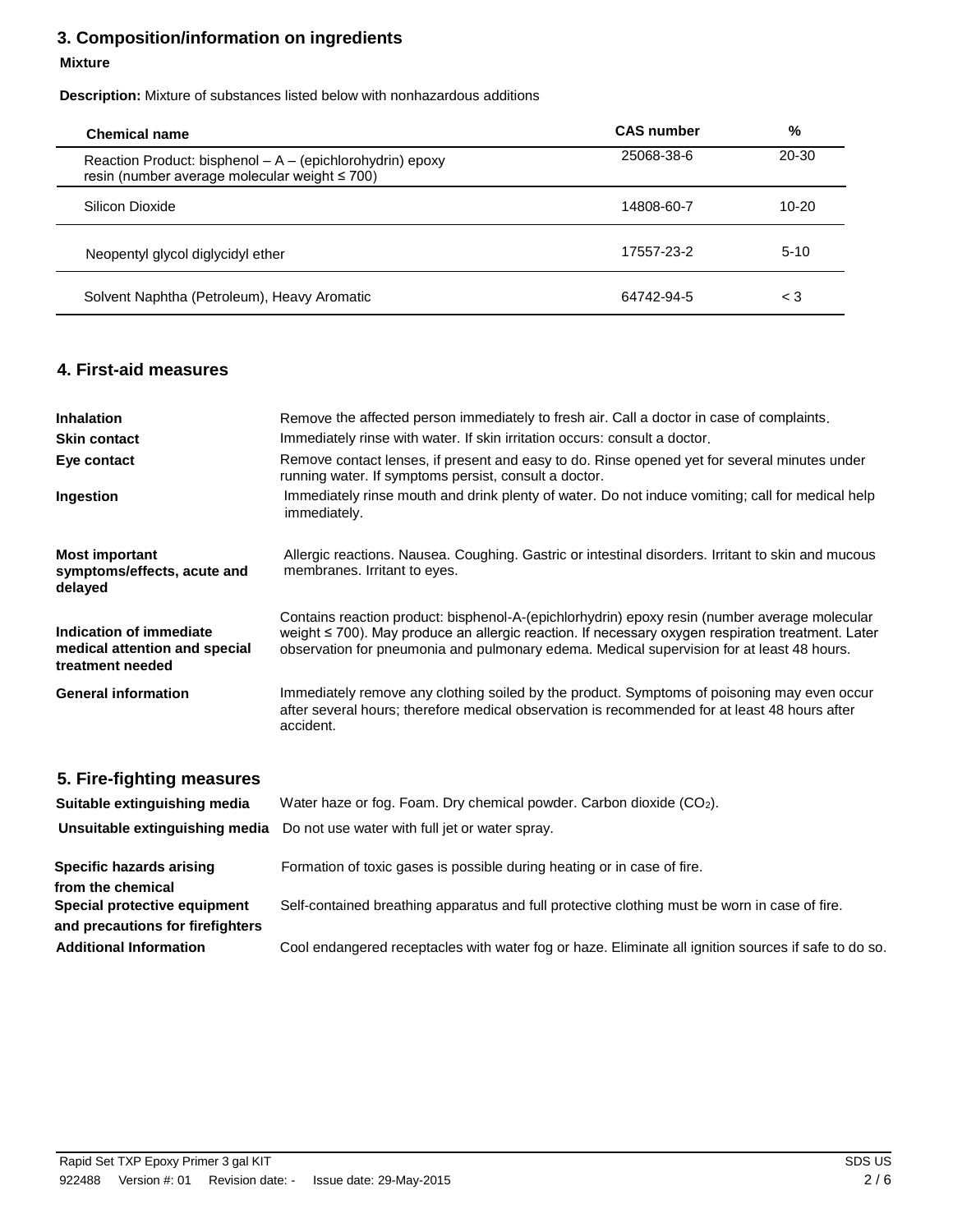# **6. Accidental release measures**

| Personal precautions,<br>protective equipment and<br>emergency procedures | Keep unprotected persons away. Use respiratory protective device against the effects of<br>fumes/dust/aerosol. Wear protective equipment. Ensure adequate ventilation. Keep away from<br>ignition sources. For personal protection, see section 8 of the SDS.               |
|---------------------------------------------------------------------------|-----------------------------------------------------------------------------------------------------------------------------------------------------------------------------------------------------------------------------------------------------------------------------|
| <b>Methods and materials for</b><br>containment and cleaning up           | Absorb liquid components with liquid-binding material. Send for recovery or disposal in suitable<br>receptacles. Ensure adequate ventilation.<br>Dispose contaminated material as waste according to item 13.                                                               |
| <b>Environmental precautions</b>                                          | Do not allow to enter sewers/ surface or ground water. Inform respective authorities in case of<br>seepage into water course or sewage system. Prevent from spreading (e.g. by damming-in or oil<br>barriers).                                                              |
| 7. Handling and storage                                                   |                                                                                                                                                                                                                                                                             |
| Precautions for safe handling                                             | Use only in well-ventilated areas. Store in a cool, dry place in tightly closed receptacles (60-80°F<br>recommended).                                                                                                                                                       |
| Conditions for safe storage,<br>including any incompatibilities           | Use only receptacles specifically permitted for this substance/product. Keep container tightly<br>sealed. Store in an area with adequate ventilation. Store away from extreme heat, ignition<br>sources, open flame, or incompatible materials (see Section 10 of the SDS). |

# **8. Exposure controls/personal protection**

|  | <b>Control Parameters</b> |
|--|---------------------------|
|--|---------------------------|

| Ingredients with limit values<br>that require monitoring at the<br>workplace: | The product does not contain any relevant quantities of materials with critical values that have<br>to be monitored at the workplace.                                                                                                                                                            |
|-------------------------------------------------------------------------------|--------------------------------------------------------------------------------------------------------------------------------------------------------------------------------------------------------------------------------------------------------------------------------------------------|
| <b>DNELs</b>                                                                  | No further relevant information available.                                                                                                                                                                                                                                                       |
| <b>PNECs</b>                                                                  | No further relevant information available.                                                                                                                                                                                                                                                       |
| <b>Additional information</b>                                                 | The lists valid during the making were used as basis.                                                                                                                                                                                                                                            |
| Appropriate engineering controls                                              |                                                                                                                                                                                                                                                                                                  |
|                                                                               | Provide readily accessible eye wash stations and safety showers.<br>Provide ventilation adequate to ensure concentrations are minimized.                                                                                                                                                         |
|                                                                               | Individual protection measures, such as personal protective equipment                                                                                                                                                                                                                            |
| <b>Eye/face protection</b>                                                    | Wear safety glasses with side shields or safety goggles. Contact lenses should not be worn.                                                                                                                                                                                                      |
|                                                                               |                                                                                                                                                                                                                                                                                                  |
| <b>Skin protection</b><br><b>Hand protection</b>                              | Protective, impervious gloves. (Neoprene, PVC, Nitrile rubber). The glove material has to be<br>impermeable and resistant to the product / the substance/ the preparation. Selection of the glove<br>material on consideration of the penetration times, rates of diffusion and the degradation. |
|                                                                               |                                                                                                                                                                                                                                                                                                  |
| Other                                                                         | Wear protective work clothing. Where potential exposure warrants, rubber or plastic boots and<br>chemically resistant protective suit.                                                                                                                                                           |
|                                                                               |                                                                                                                                                                                                                                                                                                  |
| <b>Respiratory protection</b>                                                 | Not required under normal conditions of use. Use suitable respiratory protective device in case of<br>insufficient ventilation. For spills, respiratory protection may be advisable. Use respiratory protection<br>when grinding or cutting material.                                            |
| <b>General hygiene</b><br>considerations                                      | Keep away from foodstuffs, beverages and feed. Wash hands before breaks and at the end of work.<br>Immediately remove all soiled and contaminated clothing. Do not inhale gases / fumes / aerosols.<br>Avoid contact with the eyes and skin.                                                     |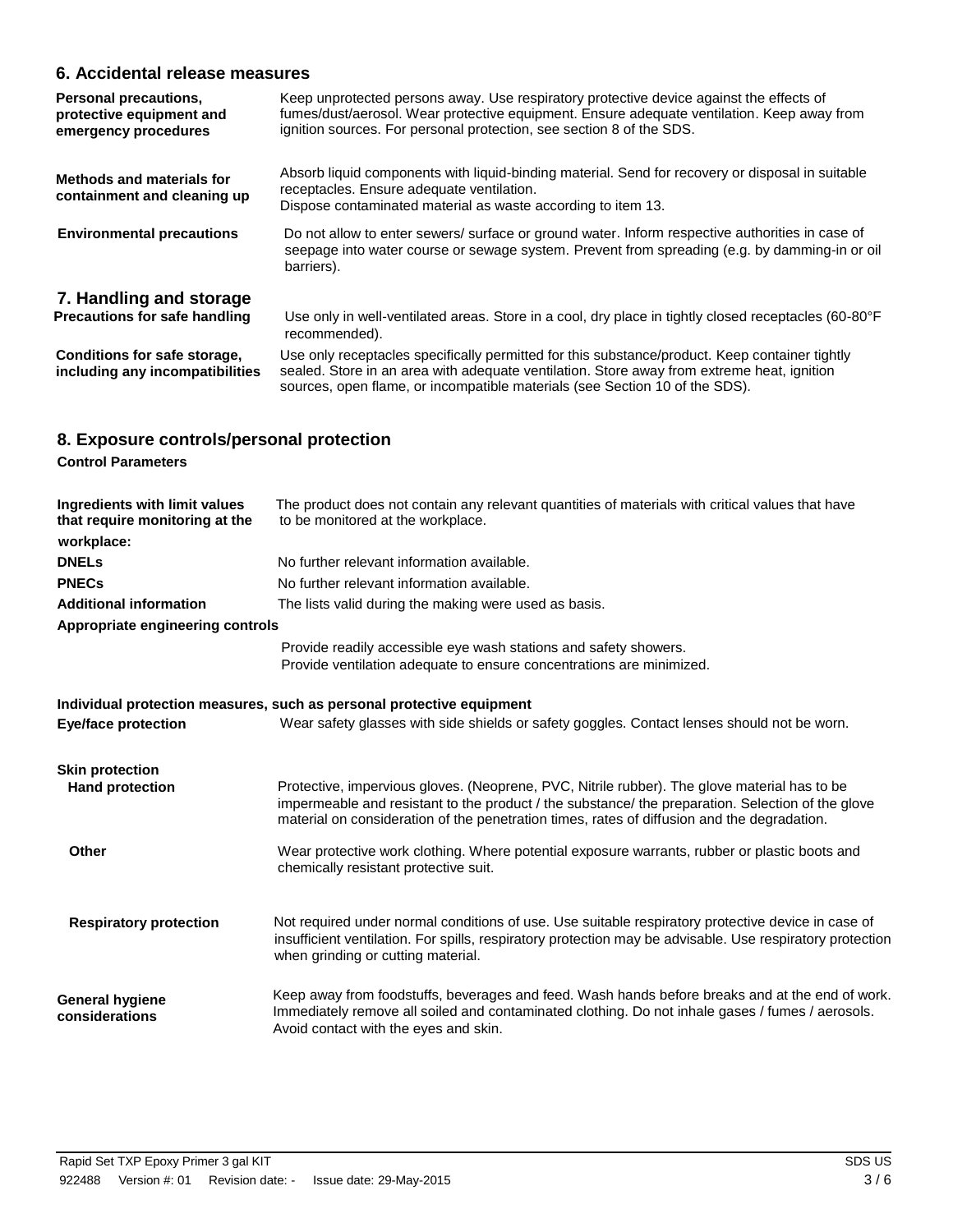# **9. Physical and chemical properties**

| <b>Appearance</b>                            |                                     |
|----------------------------------------------|-------------------------------------|
| <b>Form</b>                                  | Viscous Liquid                      |
| Color                                        | White                               |
| Odor                                         | Sweet                               |
| <b>Odor threshold</b>                        | Not available                       |
| рH                                           | Not available                       |
| Melting point/freezing point                 | Not available                       |
| Initial boiling point and boiling<br>range   | $>392^{\circ}$ F / $>200^{\circ}$ C |
| <b>Flash point</b>                           | $>$ 302°F $/$ > 150°C               |
| <b>Evaporation rate</b>                      | Not available                       |
| Flammability (solid, gas)                    | Not applicable                      |
| Upper/lower flammability or explosive limits |                                     |
| <b>Flammability limit - lower</b><br>(%)     | Not available                       |
| <b>Flammability limit - upper</b><br>$(\%)$  | Not available                       |
| Vapor pressure                               | Not available                       |
| <b>Vapor density</b>                         | Not available                       |
| <b>Relative density</b>                      | 2.12 @ 20°C                         |
| Solubility(ies)                              |                                     |
| <b>Solubility (water)</b>                    | Not miscible or difficult to mix    |
| <b>Partition coefficient</b>                 |                                     |
| (n-octanol/water)                            | Not available                       |
| <b>Auto-ignition temperature</b>             | Not available                       |
| <b>Decomposition temperature</b>             | Not available                       |
| <b>Viscositv</b>                             | $12,000 - 20,000$ cps               |

# **10. Stability and reactivity**

| <b>Reactivity</b>               |                                                                                                      |
|---------------------------------|------------------------------------------------------------------------------------------------------|
| <b>Chemical stability</b>       |                                                                                                      |
| <b>Possibility of hazardous</b> | Reacts with strong alkali. Exothermic polymerization. Reacts with strong acids and oxidizing agents. |
| reactions                       | Reacts with catalysts.                                                                               |
| <b>Thermal Decomposition</b>    | No decomposition if used and stored according to specifications.                                     |
| <b>Conditions to avoid</b>      | Avoid contact with strong oxidizing agents, excessive heat or flames.                                |
| Incompatible materials          | Strong acids, bases and oxidizing agents.                                                            |
| <b>Hazardous Decomposition</b>  | Carbon monoxide and carbon dioxide.                                                                  |
| products                        |                                                                                                      |

# **11. Toxicological information**

| Information on likely routes of exposure |                                   |
|------------------------------------------|-----------------------------------|
| <b>Inhalation</b>                        | May cause respiratory irritation. |
| <b>Skin contact</b>                      | May causes skin irritation.       |
| Eye contact                              | May cause eye irritation.         |
| Rapid Set TXP Epoxy Primer 3 gal KIT     |                                   |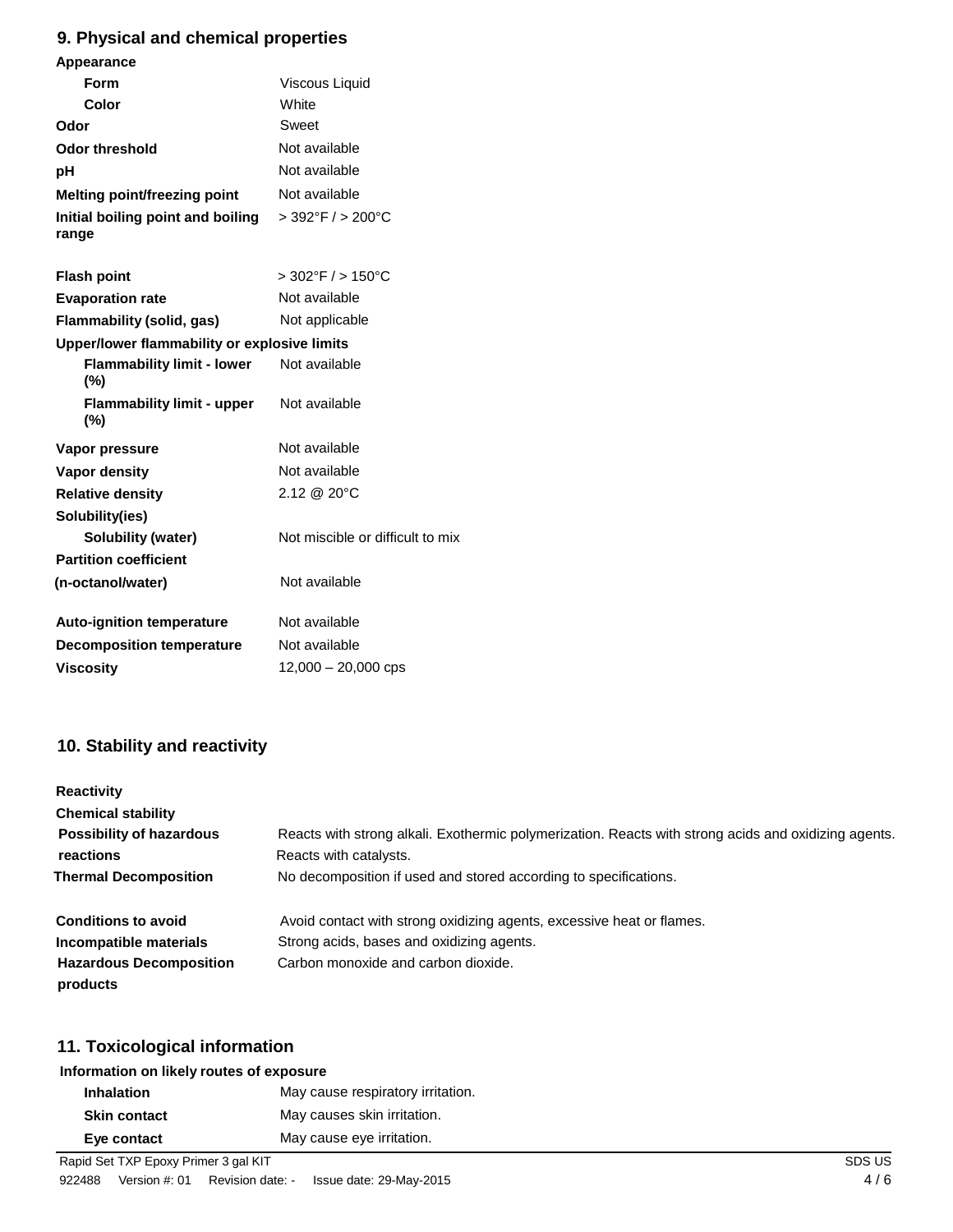| Ingestion                                                                          | No data.                                                                                                                                                                                                                                    |                                                                                                                                                                                                                                                                                                                                                                                                                          |  |  |
|------------------------------------------------------------------------------------|---------------------------------------------------------------------------------------------------------------------------------------------------------------------------------------------------------------------------------------------|--------------------------------------------------------------------------------------------------------------------------------------------------------------------------------------------------------------------------------------------------------------------------------------------------------------------------------------------------------------------------------------------------------------------------|--|--|
| Symptoms related to the<br>physical, chemical and<br>toxicological characteristics | No available data.                                                                                                                                                                                                                          |                                                                                                                                                                                                                                                                                                                                                                                                                          |  |  |
|                                                                                    |                                                                                                                                                                                                                                             | Delayed and immediate effects as well as chronic effects from short and long-term exposure                                                                                                                                                                                                                                                                                                                               |  |  |
|                                                                                    |                                                                                                                                                                                                                                             | (Data for primary hazardous component: Reaction product: bisphenol - A- (epichlorohydrin) epoxy resin)                                                                                                                                                                                                                                                                                                                   |  |  |
| <b>Acute toxicity</b>                                                              | Oral<br>Dermal<br>Inhalation                                                                                                                                                                                                                | $LD50 > 2,000$ mg/kg (rat)<br>$LD50 > 2,000$ mg/kg (rat)<br>No data                                                                                                                                                                                                                                                                                                                                                      |  |  |
| <b>Skin corrosion/irritation</b><br>Serious eye damage/<br>eye irritation          | Test material was slightly irritating to skin in key studies. For the skin, mean erythema and edema<br>scores were 0.8 and 0.5 respectively.<br>Test material was slightly irritating to the eye in key studies. The mean eye score was 0.4 |                                                                                                                                                                                                                                                                                                                                                                                                                          |  |  |
| Respiratory or skin sensitization<br><b>Respiratory sensitization</b>              | No data available.                                                                                                                                                                                                                          |                                                                                                                                                                                                                                                                                                                                                                                                                          |  |  |
| <b>Skin sensitization</b>                                                          | In a local lymph node assay, the concentration that would cause a 3-fold increase in proliferation<br>(EC-3) was calculated to be 5.7% which is consistent with moderate dermal sensitization potential.                                    |                                                                                                                                                                                                                                                                                                                                                                                                                          |  |  |
| <b>Numerical measures of toxicity</b>                                              | No data available for mixture.                                                                                                                                                                                                              |                                                                                                                                                                                                                                                                                                                                                                                                                          |  |  |
| <b>Additional toxicological</b><br>information                                     |                                                                                                                                                                                                                                             | The product show the following dangers according to the calculation method of the General EU<br>Classification Guidelines for Preparations as issued in the latest version: Irritant Danger through skin<br>absorption. Toxic and /or corrosive effects may be delayed up to 24 hours. Inhalation of concentrated<br>vapours as well as oral intake will lead to anesthesia-like conditions and headache, dizziness etc. |  |  |

# **12. Ecological information**

(Data for primary hazardous component: Reaction product: bisphenol - A- (epichlorhydrin) epoxy resin)

| <b>Aquatic Toxicity</b>                                    | Fish                                       | 96hr-LC50 = $3.6$ mg/L test mat. Oncorhynchus mykiss (direct application,<br>nominal) (OECD Guideline 203)                               |  |
|------------------------------------------------------------|--------------------------------------------|------------------------------------------------------------------------------------------------------------------------------------------|--|
|                                                            |                                            | LC50 1.41 mg/L 96hr Oryzias latipes                                                                                                      |  |
|                                                            | Crustacea                                  | $48$ hr-EC50 = 2.8mg/L test mat Daphnia magna (direct application, nominal,<br>based on: mobility) (OECD Guideline 202)                  |  |
|                                                            |                                            | EC50 1.7mg/L 48hr                                                                                                                        |  |
|                                                            | Aquatic Plant                              | 72hr-EC50 > 11 mg/L Scenedesmus capricornutum. Water soluble fraction<br>(meas. (arithm. mean)) based on: growth rate (EPA-660/3-75-009) |  |
| Persistence and degradability                              |                                            | No data is available on the degradability of this product.                                                                               |  |
| <b>Bioaccumulative potential</b>                           | No data available.                         |                                                                                                                                          |  |
| Mobility in soil                                           | No data available.                         |                                                                                                                                          |  |
| Other adverse effects                                      | No further relevant information available. |                                                                                                                                          |  |
| <b>Results of PBT and vPvB assessment</b><br>PBT:<br>vPvB: | Not applicable<br>Not applicable           |                                                                                                                                          |  |

# **13. Disposal considerations**

| Waste from residues / unused | This product should not be allowed to enter drains, water courses or the soil. Dispose of this |
|------------------------------|------------------------------------------------------------------------------------------------|
| products                     | material in a safe manner and in accordance with federal, state and local regulations          |